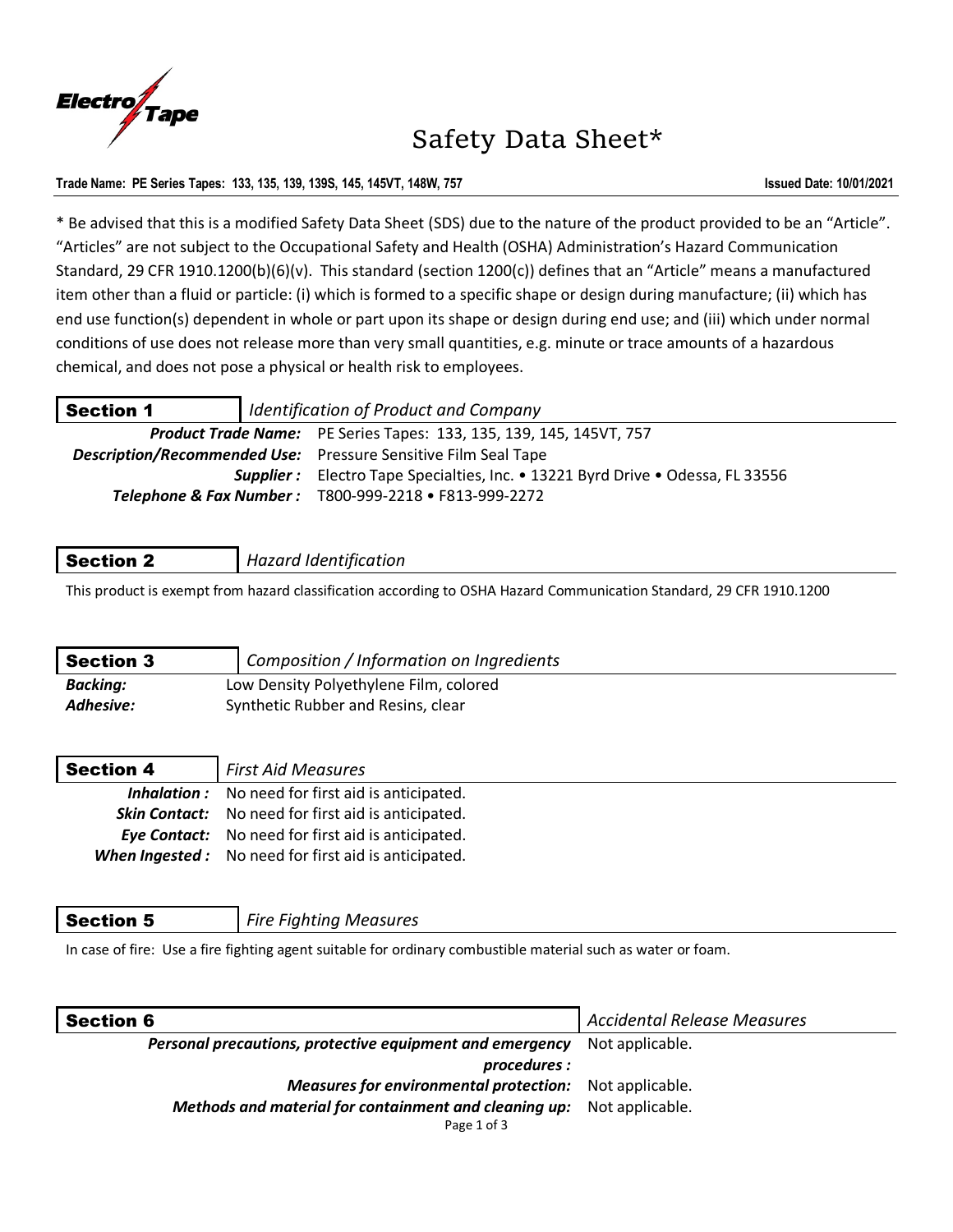## Trade Name: PE Series Tapes: 133, 135, 139, 139S, 145, 145VT, 148W, 757 **Issued Date: 10/01/2021**

| <b>Section 7</b>             | <b>Handling and Storage</b> |                                                                                                                    |  |
|------------------------------|-----------------------------|--------------------------------------------------------------------------------------------------------------------|--|
|                              |                             | <b>Information for safe</b> This product is considered to be an Article which does not release or otherwise result |  |
|                              |                             | <b>handling:</b> in exposure to a hazardous chemical under normal use conditions.                                  |  |
| Information about storage in |                             | No special storage requirements.                                                                                   |  |
| one common storage facility: |                             |                                                                                                                    |  |

Section 8 *Exposure Controls and Personal Protection*

This product is considered to be an Article which does not release or otherwise result in exposure to a hazardous chemical under normal use conditions. No personal protection equipment (PPE) is required.

| <b>Section 9</b>                   | <b>Physical and Chemical Properties</b>                |
|------------------------------------|--------------------------------------------------------|
| <b>General Physical Form:</b>      | Solid material                                         |
| <b>Specific Physical Form:</b>     | Roll of Tape                                           |
| Odor, Color:                       | Rubber-like odor, opaque colored film                  |
| pH:                                | Not applicable                                         |
| <b>Melting Point:</b>              | 105°C to 140°C                                         |
| <b>Boiling Point:</b>              | Not applicable                                         |
| <b>Flash Point:</b>                | Not applicable                                         |
| Inflammability (solid, gas)        | Not applicable                                         |
| <b>Ignition Temperature:</b>       | Not applicable                                         |
| Vapor Pressure / Density:          | Not applicable                                         |
| <b>Specific Gravity:</b>           | 920-960 kg/m <sup>3</sup> (57-60 lb./ft <sup>3</sup> ) |
| <b>Solubility in Water:</b>        | Not applicable                                         |
| <b>Solubility in Non-Water:</b>    | Not applicable                                         |
| <b>Autoignition Temperature:</b>   | 310°C to 410°C                                         |
| <b>Decomposition Temperature:</b>  | Not applicable                                         |
| <b>Volatile Organic Compounds:</b> | 0%                                                     |
| <b>Danger of Explosion:</b>        | Product is not explosive                               |

Section 10 *Stability and Reactivity*

This product is considered to be non-reactive under normal use conditions.

| <b>Section 11</b> | <b>Toxicological Information</b>                                                                                                                                                            |
|-------------------|---------------------------------------------------------------------------------------------------------------------------------------------------------------------------------------------|
|                   | <b>Inhalation:</b> No health effects are expected                                                                                                                                           |
|                   | <b>Skin Contact:</b> No irritant effects are expected                                                                                                                                       |
|                   | <b>Eye Contact:</b> No irritant effects are expected                                                                                                                                        |
|                   | Ingestion: No health effects are expected                                                                                                                                                   |
|                   | Additional Information: When used and handled according to specifications, the product does not have any<br>harmful effects according to our experience and the information provided to us. |